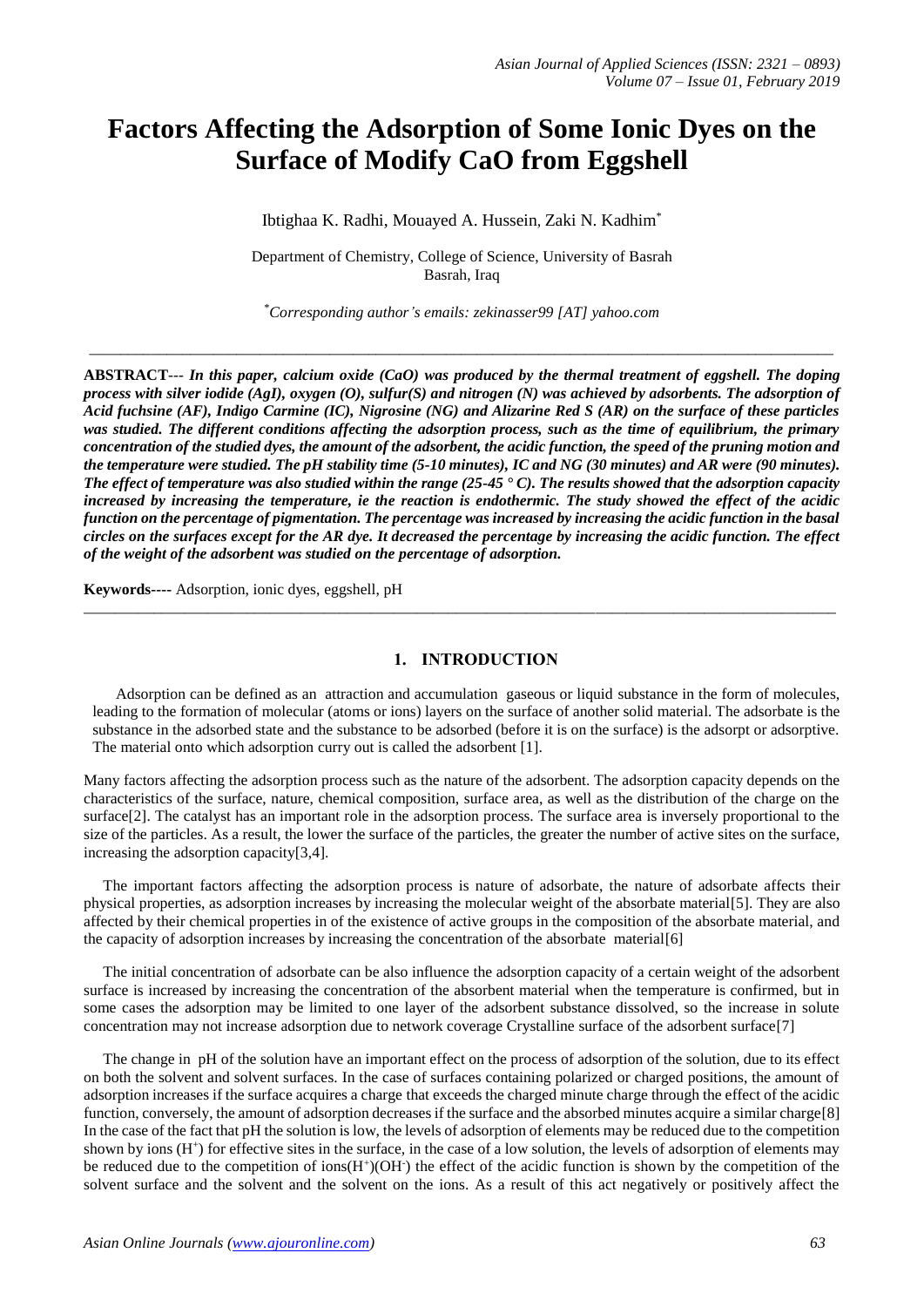adsorption process and the behavior of adsorption isomerization, In the capacity and quantity of the substance absorbed on the surface from one composite to another[9].

 The effect of temperature depends on the type of adsorption and the nature of both the absorbent and the adsorbate. The adsorption of the heat is increased by Exothermic process, in the Endothermic process the opposite is achieved. The adsorption increases with higher temperatures, where the kinetic energy of the adsorbed molecules increases and thus increases its ability to enter the solid phase pores And their rapid spread, and this may be within a specific range of temperatures[10,11].

 In this study we were investigated some of factors affecting the adsorption process by using modified CaO isolated from hen's eggshell.

# **2. EXPERIMENTAL**

## *2.1. Materials and methods*

 The materials for the preparation of AgI-doped CaO, AgI-doped CaO N-doped CaO and S-doped CaO were purchased from Sigma and Aldrich companies. CaO was used as a precursor for the doped CaO and adsorbent.

 Dyes were supplied by Merck Co. without further purification. To prepare the stock solution, accurately weighed quantities of dyes were dissolved in distilled water in order to obtain other desired concentrations of solutions through successive dilutions.

## *2.2. Adsorbent synthesis*

 AgI-CaO was prepared by dissolving a 1 g of CaO and 0.296 g of KI in 100 ml of deionized water, then 0.303 g of AgNO<sub>3</sub> in 2.3 ml of NH<sub>4</sub>OH was rapidly added to this mixture, stirred at room temperature for 12 hours and dried at 70<sup>o</sup> C. The O-doped CaO was prepared in the same way but using 10 g/L mixed with a 5mL ethanol and 0.1701 g urea origins for O-dopant. The powder was obtained after calcination at 400 °C for 4 h in air. For S-dopant modification, 10 g/L of CaO was placed in an conical flask with stirring for 15 minutes, then mixed with a 15mL ethanol and 0.2714 g thiourea. N-dopant modification a 10 g/L of CaO was mixed with aqueous solution of 15 mL ethanol, 15 mL ammonia and 3 mL nitric acid as origins for N-dopant organic nitrogen compound and stirred at room temperature for 12 h. The mixture was dried at 80 °C for 36 h.

 The X-ray powder diffraction (XRD) data was acquired using a PAN analytical X'Pert PRO Beta 1 diffractometer in Bragg–Brentano geometry and a Johansson monochromator to produce Cu Kα1 radiation (1.540598 Å; 45 kV, 30 mA). A gently hand-ground powder sample was placed on silicon made zero-background holder using petrolatum jelly as an adhesive. The diffraction intensities were recorded from a spinning sample by an X'Celerator detector using continuous scanning mode in a 2θ-range of 10–90° with a step size of 0.017°.

An S-4800 Ultra-High Resolution Scanning Electron Microscope (SEM) with a resolution of 1 nm was used to determine the surface composition of the samples. It was equipped with energy dispersive X-ray analysis (EDS) for determining chemical composition. The identificetion data published else where[12].

#### *2.3. Dyes*

The property of Acid Fuchsin, Indigo Carmin, Nigrosin and Alizarin red S show in table 1:

| <b>Property</b>                                           | <b>Acid Fuchsin</b>                                                                 | Indigo carmine           | <b>Nigrosine</b>                | <b>Alizarin red S</b> |
|-----------------------------------------------------------|-------------------------------------------------------------------------------------|--------------------------|---------------------------------|-----------------------|
| <b>Chemical</b><br>structure                              | NH <sub>2</sub> O <sub>2</sub> O<br>∿°<br>NãO'<br>$H_2M$<br>$\frac{1}{\alpha}$ o MA | YAS.<br>SC 13            | Na<br>$n$ Na <sup>+</sup><br>44 | SO <sub>3</sub> Na    |
| <b>Chemical</b>                                           | $C_2OH_{17}N_3Na_2O_9S_3$                                                           | $C_{16}H_8N_2Na_2O_8S_2$ | $C_{22}H_{14}N_6O_9S_2$         | $C_{14}H_7NaO_7S$     |
| formula<br><b>Moler</b> mass<br>$(g$ .mol <sup>-1</sup> ) | 585.54                                                                              | 466.35                   | 616.487                         | 342.26                |
| $\lambda$ max (nm)                                        | 542-548(569)                                                                        | 608(610)                 | 570(573)                        | 520                   |

#### **Table 1.** Property of dyes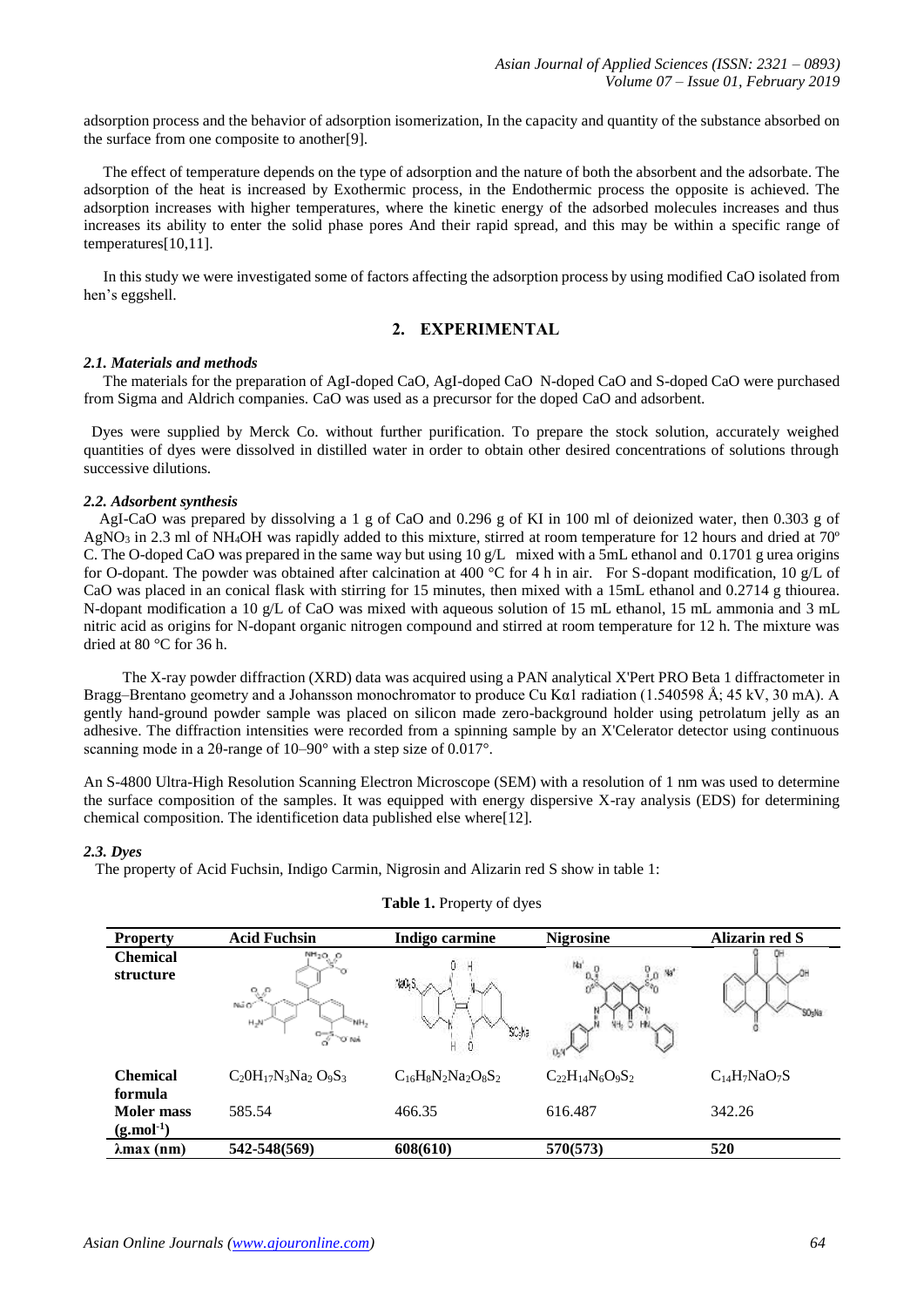## *2.4 Effect of Variable Parameters*

 The equilibrium adsorption experiments were carried out to measure the efficiency of CaO in removing dyes in aqueous solution by chaining several factors, including the primary concentration of dyes, the amount of adsorbent, a cidic function pH, mixing speed and temperature to find the best adsorption capacity and percentage of pigment. Adsorption tests were performed by study the adsorptive removal of dyes from aqueous solution by CaO, where 25 mL of dyes solution of known initial concentration (40-120 mg/L of AF, 20-100 mg/L of IC, 10-50 mg/L of NG and 100-400 mg/L of AR) (C0), amount of the adsorbent (0.001, 0.005, 0.01 g), pH (4, 7, 9 and 12) The pH values were adjusted by adding 0.1 mol/L HCl and 0.1 mol/L NaOH solutions and measured using a pH meter (inoLab pH-meter E-08328), mixing speed (100, 200, 300, 360 RPM) and temperature (25, 35, 45 C), were taken in the 25 mL concal. The solution was then placed in Lab-Therm Lab-Shaker control mixer and was shaken for (30 min of AF, 30min of IC, 30 min of NG and 90 min of AR) to ensure that adsorption process has reached equilibrium under. Next, the suspension was separated from aqueous solution centrifuged for doped-CaO and unmodified CaO particles. The equilibrium concentration (Ce) of dyes was determined using an UV/Vis spectrometer at ( 569, 610,573 and 520 nm ) (UV/VIS Spectrophotometry PG Instruments Limited, model ,T80 (EMC-LAB). The adsorbed dye amounts were calculated from Eq. (1)

 = (−) -------------------------------------------(1)

(qe) the amount of adsorbed dye per unit mass of adsorbents  $(mg/g)$  at equilibrium where Co and Ce are the initial and equilibrium concentrations of dyes, m is the adsorbent mass (g) and V is the volume (ml) of the solution.

The removal percentage was calculated for each sample by the following equation:

% = (−) 100 ---------------------------------------(2)

where  $C_0$  is the initial concentration of the samples.

Secondly, the prepared solutions were used for kinetic studies as explained in the kinetic experiments section above. The removal percentage was calculated for each sample by Eq. (2).

#### **3. RESULTS AND DISCUSSION**

#### *3.1 Effect of contact time and initial concentration of dye*

 The initial dye concentration in solution plays a significant role as a driving force that overcomes mass transfer resistance of adsorbate between the solid phase and aqueous  $^{(13)}$ . Figure 2,1 showed the equilibrium data are reveals that, adsorption ratio was decreased with increasing in initial concentration of dye, because of decreasing the number of free active sites on the surface at initial concentration of dye increases, so the amount of dye that can be removed decreases, but the actual amount of dye adsorbed per unit mass of adsorbent increased with increase in dye concentration. In the beginning, the molecules of the adsorbent must encounter the effect of the boundary layer, then they must spread from the boundary layer to the surface of the adsorbent, and eventually they should be spread to the porous structure of the adsorbent  $(14)$ . Therefore, in the high concentration of dyes, the number of molecules competing on the available sites on the surface of the adsorbent is significant and occurred in high removal capacity of dyes. The relatively low concentration of dye to the site available on the surface is minimal and a high adsorption yield to be observed. It means that the adsorption is highly dependent on initial concentration of dye, because of that at lower concentration, the ratio of the initial number of dye molecules to the available surface area is low subsequently the fractional adsorption becomes independent of initial concentration. However, at high concentration the available sites of adsorption becomes fewer and hence the percentage removal of dye is dependent upon initial concentration<sup> $(15,16)$ </sup>. The equilibrium attains at 10 minutes for Acid Fuchsin, 30 minutes for indigo Caramine and Nigrosine, 90 minutes for Alizarin Red S .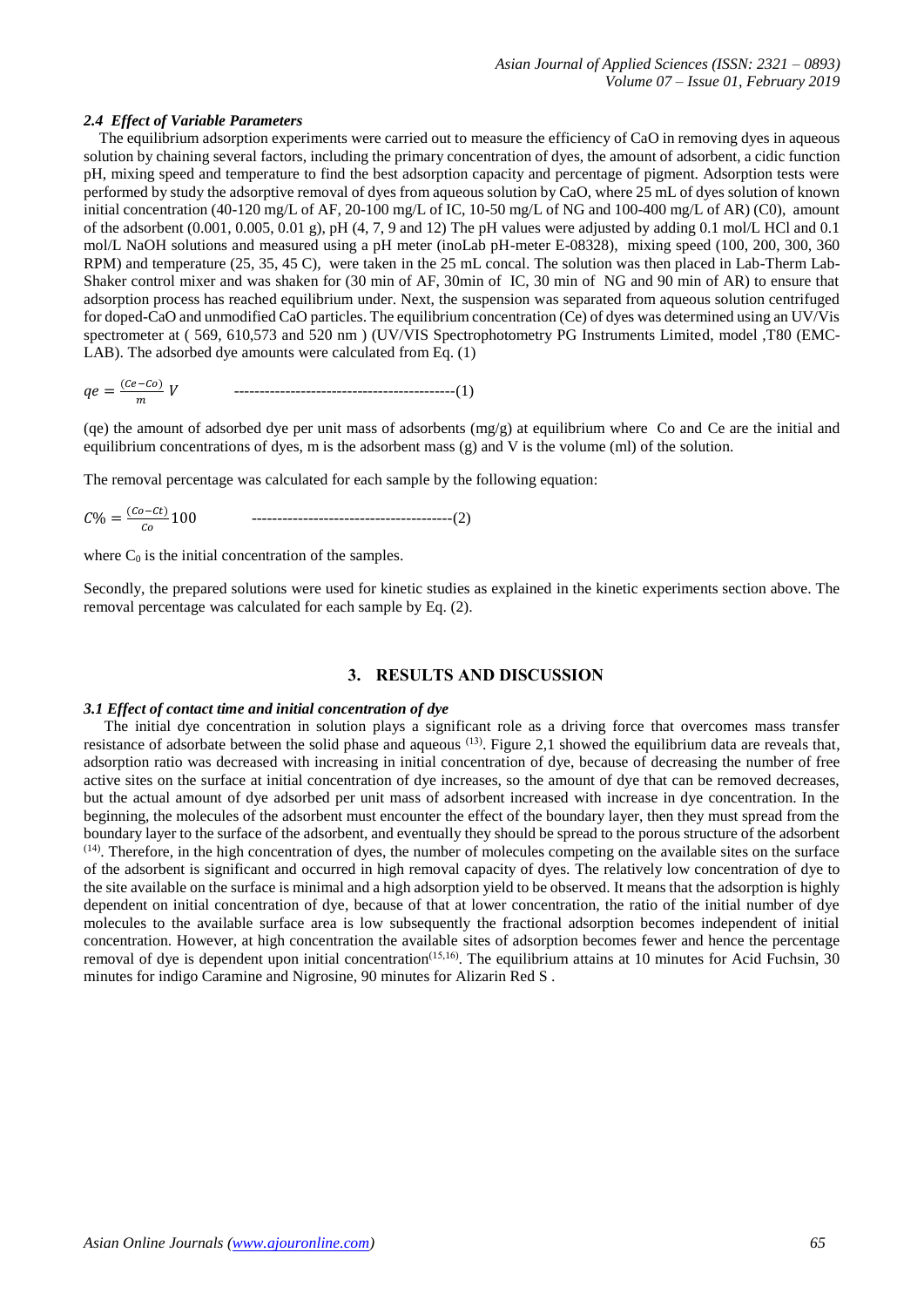

**Figure 1:** Effect of Contact Time on the Removal of (a)Acid Fuchsin (b) Indigo Carmine (c) Nigrosine and (d) Alizarin red S dye



**Figure 2:** Relationship the percentage of removal for Initial Concentrations of (a)Acid Fuchsin (b) Indigo Carmine (c) Nigrosine and (d) Alizarin red S dye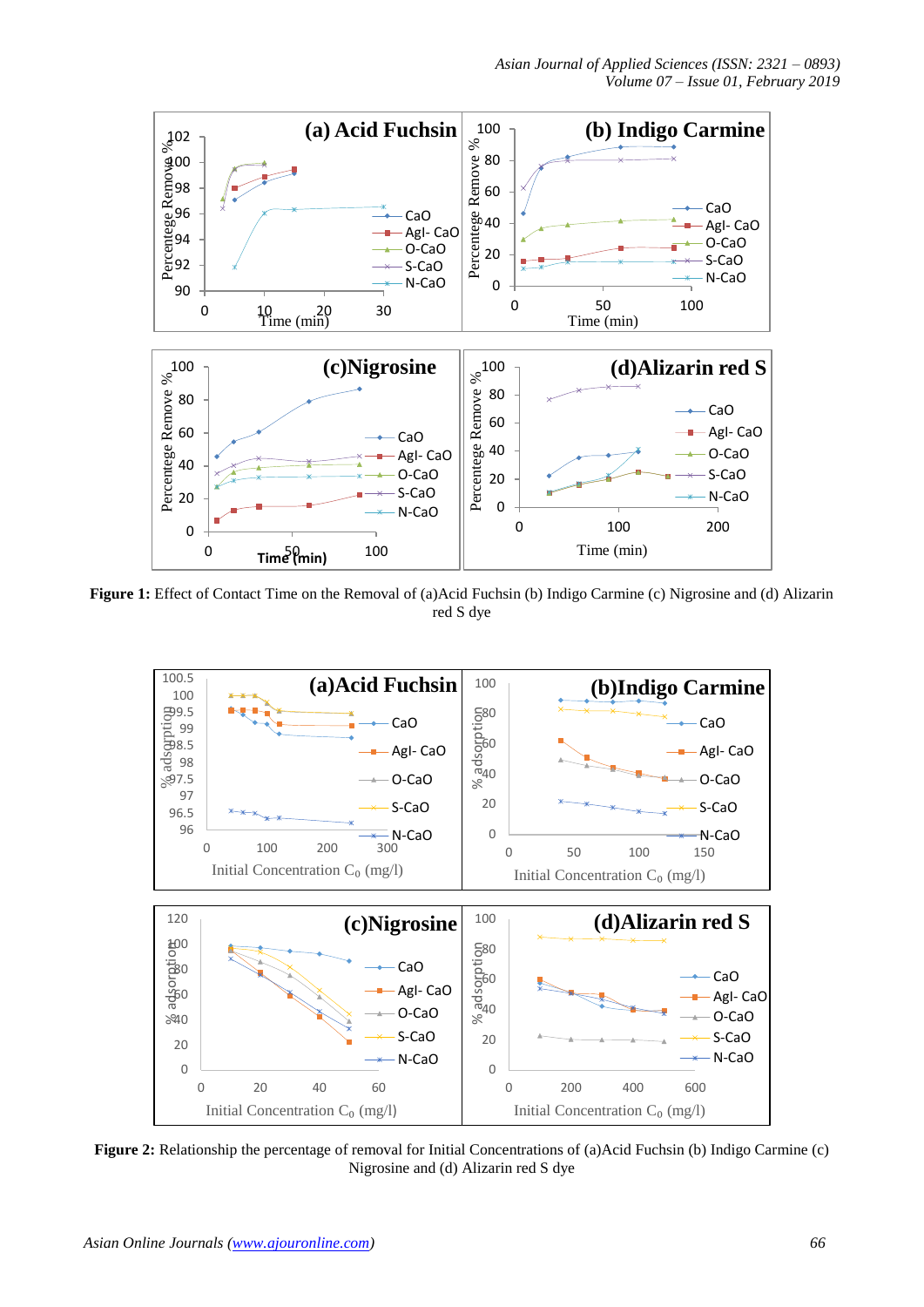# *3.2 Effect of pH*

 Figure 3 shows that the pH of the medium plays a dominant role in the rate of dye adsorption. The amphoteric nature of CaO affects adsorption capacity (17,-19), The high affinity of surface charge of the CaO for solution pH is worthy of investigation. It is suggested that at low pH, the calcium surface is positively charged due to protonation of the surface hydroxyl group and it becomes negatively charged at high pH values. Beyond that, the isoelectric points can be used to qualitatively assess the adsorbent surface charge. Figure 3 shows the effect of pH on the adsorption of AF, IC, NG onto unmodified and modified CaO adsorbents. It can be seen that adsorption efficiency increased with the increase in pH. Due to the amphoteric behavior of CaO on the solution pH and cationic character of dyes, therefore, the obtained higher uptake values at higher pH can be attributed to the electrostatic attraction between the positive charged cationic dye and the negatively charged CaO<sup>(17-20)</sup>. attraction between the positive charged cationic dye and the negatively charged CaO.

 AR dyes show a sorption drop off at high pH in Figure 3 because the dye contain an easily ionizable phenolic – OH group in the molecule. The presence of ionizable anionic groups like OH or –COOH in dye molecules might render decolourization less effective in alkaline textile wastewaters. But that S-CaO demonstrates a different adsorbents in the acidic and alkaline pH value range (Figure 3). As can be seen, removal of AR by S-CaO is highest at pH 12. It is therefore suggested that the distinct trend of S-CaO might be dependent on different phase composition. This is in agreement with the XRD analysis, which proved a different phase composition for S-CaO.



**Figure 3**: Relationship the Percentage of Removal for pH of (a)Acid Fuchsin (b) Indigo Carmine (c) Nigrosine and (d) Alizarin red S dye

## *3.3 Adsorbent Weight*

The adsorption of the dyes onto the adsorbent was studied by varying the adsorbent dose  $(0.005-0.05 \text{ g}/25 \text{mL})$  for 30 mg/L of dye concentration (25 ml, 100 mg/l) for Acid Fuchcin and Indigo Carmine, (25 ml, 50mg/l) for the Nigrocine, (25 ml, 400 mg/l) of Alizarin Red S,. The percentage of adsorption increased with increasing the dosage of the adsorbent (Figure 4). This was attributed to increased surface area and availability of more adsorption sites $(15,16)$ .

 Also, the results indicate that the increase in the percentage of removal is offset by a decrease in the removal capacity. Its attributed to the control of several factors. The most important of which are the effective sites on the surface of the adsorbent will remain unsaturated during the adsorption reaction. This lead to decreases in the wattage capacity of the extract with increasing the weight of the adsorbent material  $(2^{1,22})$ . Which remain unsaturated due to an increase in the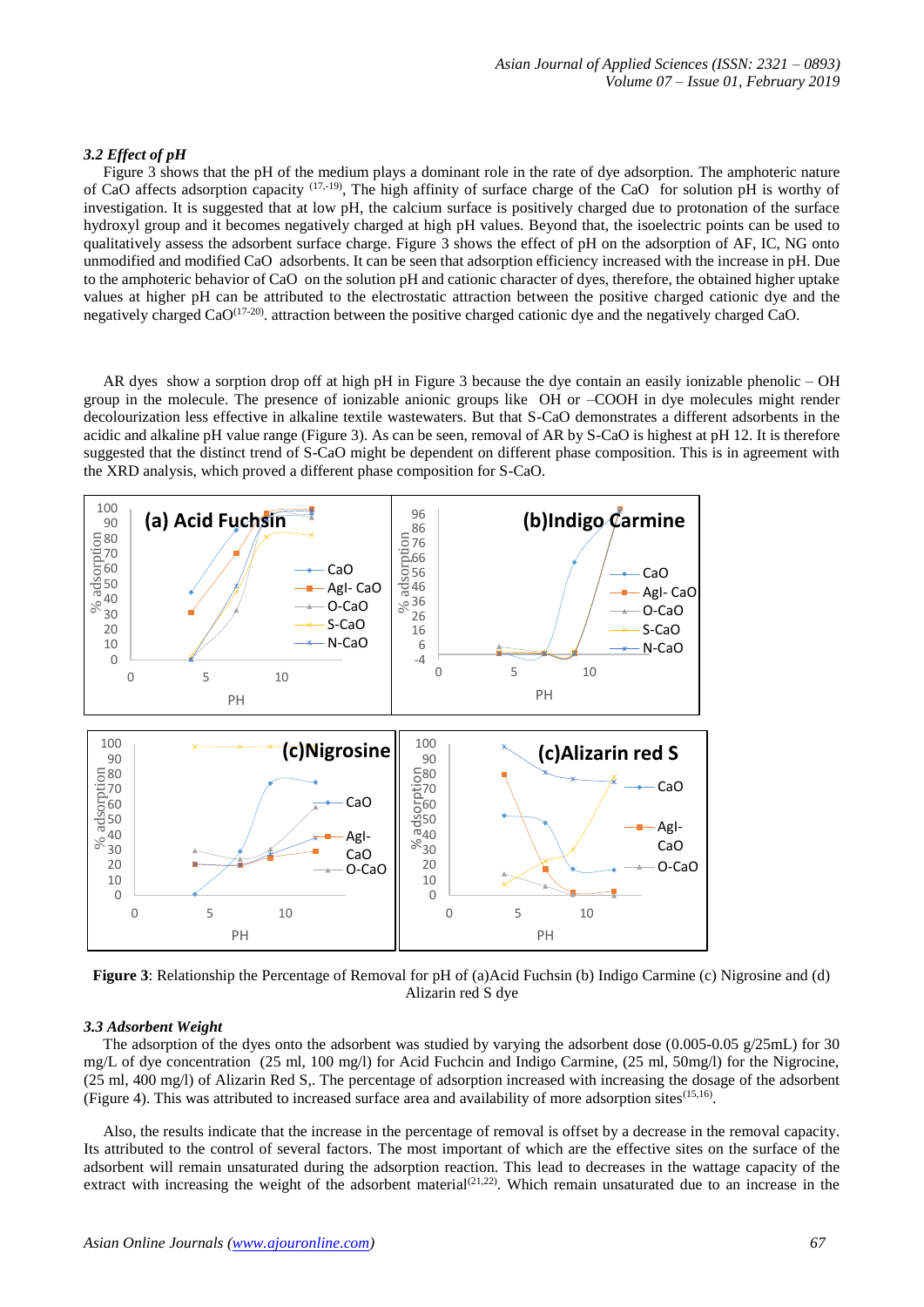

number of these sites by increasing the weight of the adsorbent material relative to the dye molecules that remain  $constant<sup>(23)</sup>$ .

**Figure 4:** Relationship the Percentage of Removal for Adsorbent Weight of (a)Acid Fuchsin (b) Indigo Carmine (c) Nigrosine and (d) Alizarin red S dye

#### *3.4 Shaking Speed*

 Figure 5 shows the influence of the shaking rate on the sorption of dyes by CaO and modified CaO. The results showed that the removal percentage of dyes was enhanced with an increase the shaking speed. With the increasing of the agitation speed, the rate of diffusion of the dye molecules from the dye solution to the liquid boundary layer surrounding the adsorbent particle become higher because of an enhancement of the turbulence and a decrease of the thickness of the liquid boundary layer. Increasing agitation rate decreases the film resistance to mass transfer surrounding the sorbent particles, thus, increasing sorption of dyes molecules<sup> $(24)$ </sup>. At higher speed the percentage removal of dyes due to the high speed may result in higher separation of the adsorbate from the surface adsorbent or to contact of the adsorbate and surface adsorbent.

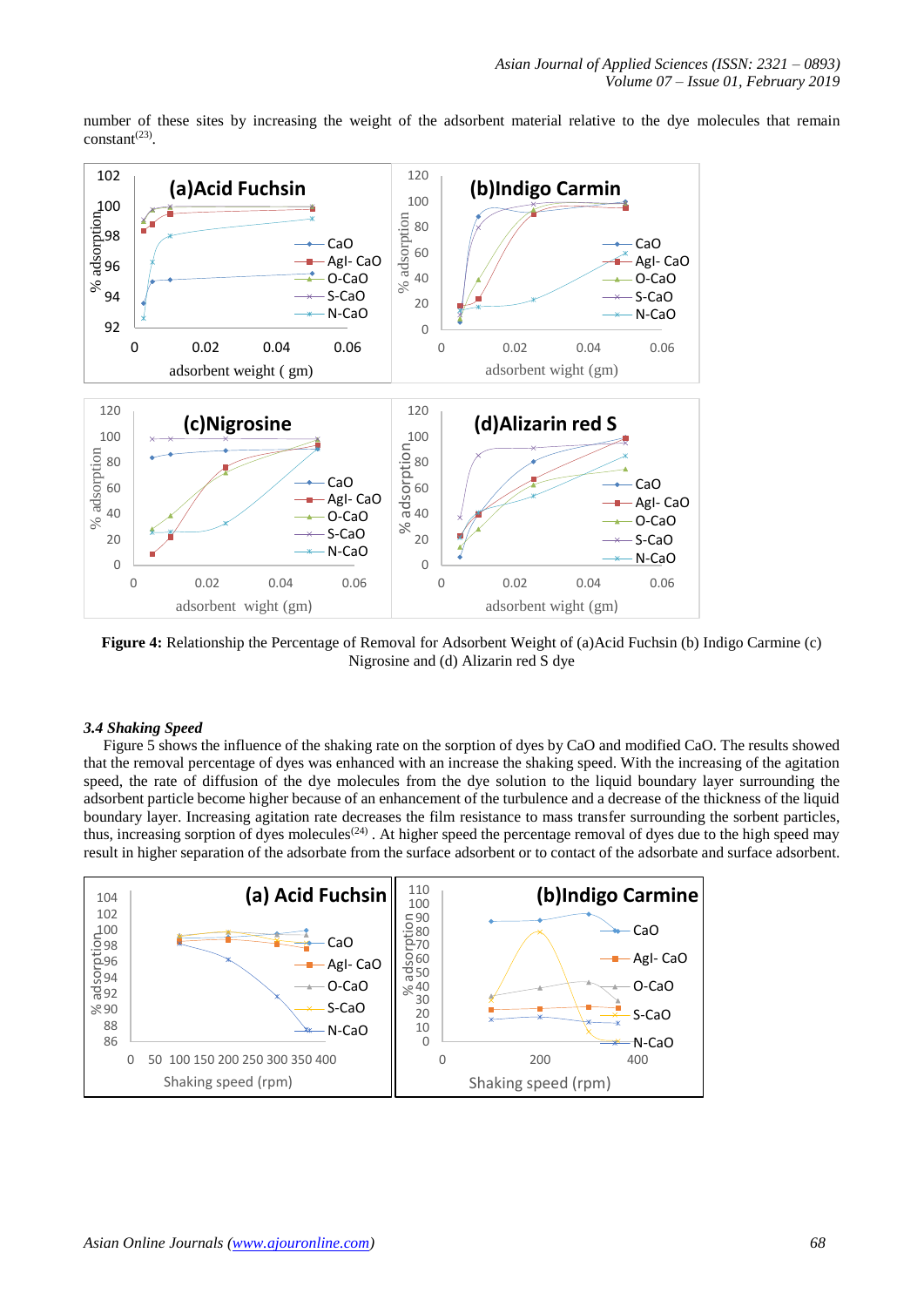

**Fig.5: Relationship the percentage of removal for Shaking speed of (a)Acid Fuchsin (b) Indigo Carmine (c) Nigrosine and (d) Alizarin red S dye**

# *3.5. Effect of Temperature*

 Figure 6 shows the effect of temperature on the sorption of dyes. The removals capacity have been increased with temperature increase, this phenomena was carried out for both CaO and modified CaO, and for all dye concentration, indicating an endothermic process. The increment of adsorption may be due to the increased of the rate of diffusion of the adsorbate molecules across the surface boundary layer and by the internal pores of the adsorbent particles. An increased number of molecules may obtain sufficient energy to succumb an interaction with active sites at the surface $(25)$ . Thus, batch mode studies were carried out at 200 rpm of shaking speed.



**Figure 5:** Relationship the percentage of removal for Temperature of (a)Acid Fuchsin (b) Indigo Carmine (c) Nigrosine and (d) Alizarin red S dye

# **4. CONCLUSIONS**

 The results show that CaO and modified CaO is efficient adsorbent for removal four dyes from aqueous solutions, increase the percentage of removal of dyes by increasing time, pH, adsorbent weight, shaking speed and temperature,